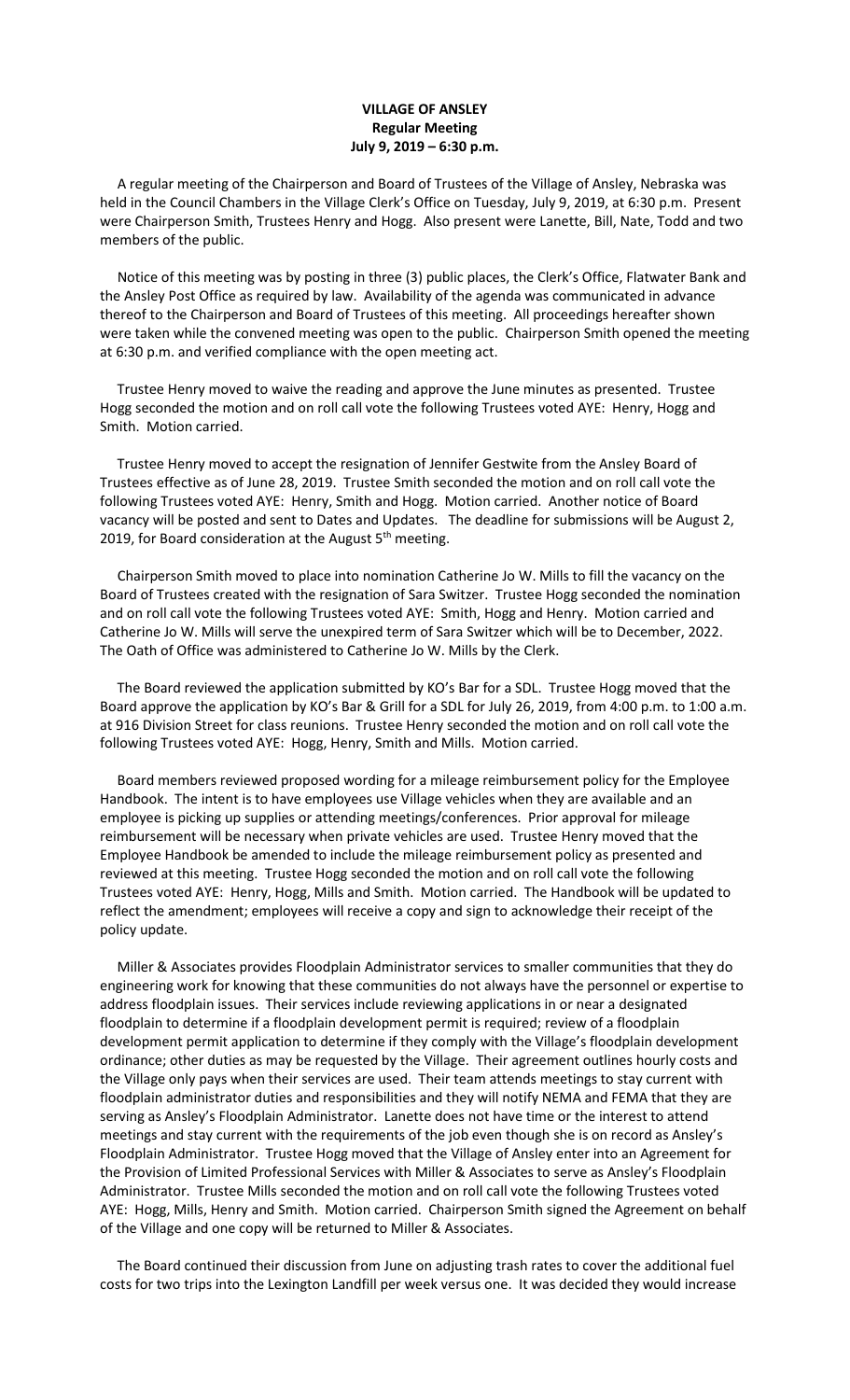rates as follows: \$2.00 per month for residential; \$4.00 per month for commercial; \$2.50 per container for commercial customers requesting a second pickup per week. We will also expand the explanation of charges at the compost site for tree disposal fees. All rate adjustments will be drafted in an Ordinance for the Board's consideration/approval at the August meeting.

 There was lengthy discussion on whether or not to retain our Ordinance Enforcement Officer. He was in the office on Monday for a discussion with Lanette. The current officer is on a \$500 per month retainer but the Board feels his delay in responding or failure to respond is unsatisfactory. The Officer admitted he failed to follow up on a call the first part of June from Trustee Gestwite. He volunteered to refund his fee to the Village as he didn't want the Board to feel he had taken advantage. He is no longer affiliated with the Broken Bow Police Department so some equipment he was using is no longer available to him. The offer was made to pay an hourly rate when he is actually used by Ansley versus the monthly retainer when there are many months we don't call on him for any enforcement issues. He was unwilling to work under those terms. The Village can serve notices on nuisance conditions or other local ordinance violations, but a certified officer or the Village Attorney must actually serve citations/tickets. He did take the Notices to Abate on nuisance conditions and a list of residents to serve the red warning ticket for failure to purchase a dog license. The Board decided to see how he responds in July with serving these violation notices. Trustee Hogg moved to table action on this item to the August agenda. Trustee Smith seconded the motion and on roll call vote the following Trustees voted AYE: Hogg, Smith, Mills and Henry. Motion carried.

 Employee evaluations/performance reviews were not completed. Trustees Hogg and Henry will get these done before the August meeting.

 Department Head and Committee Reports – Bill reported the following: (1) the capacity test for generation will be next week; temperature sensors have been installed; the deviation report will be filed with DEQ for the period ending June 30<sup>th</sup>; lead and copper tests will be completed within the week; repairs from the storm outage on Monday night were made.

 Todd reported the new skidsteer has been delivered; no millings have been received yet but will be used on Locke Street and possibly on Cameron between Nile and Locke; street maintenance will continue when patch is available from the County.

 Lanette reported the following: (1) the Village received \$23,710.00 refund from MEAN from year end reserves; (2) the Village received from the State \$3,746.26 in City sales tax money for the month of April; (3) the lifeguards will have a pool party on 7-20-19 from 10-12 p.m.; (4) LARM has notified the membership to anticipate a 10% increase in rates on property coverages; (5) Flatwater Bank had requested a new customer list (with customer permission) for Welcome Baskets – the Board approved as long as we have a signed form; (6) the Clerks' Education Committee will be meeting in Grand Island on July 26<sup>th</sup> to plan next year's Clerk School sessions and Lanette asked permission for mileage reimbursement (approved); (7) reminder of the August 1<sup>st</sup> meeting with the Army Corps of Engineers for their proposal for flood mitigation for Ansley; (8) a group is working on getting new "Welcome to Ansley" signs that will be placed at various entrance locations to Ansley; (9) Lanette will soon start work on the budget and has asked for capital expenditure items from the department heads and the Board.

 Trustee Henry moved to approve the claims and Trustee Smith seconded the motion. On roll call vote the following Trustees voted AYE: Henry, Smith, Hogg and Mills. Motion carried.

| <b>GENERAL FUND</b>   |           |                            |          |  |  |
|-----------------------|-----------|----------------------------|----------|--|--|
| Ace Hardware-sup      | 305.67    | Air Reg Conslt-ser         | 2,111.08 |  |  |
| American Elec-sup     | 345.50    | Ansley Lmbr&Sup-sup        | 751.47   |  |  |
| BlueTarp-sup          | 477.85    | <b>Buffalo Outdoor-sup</b> | 516.35   |  |  |
| Capital Bus-ser       | 97.25     | Cash-Wa-sup                | 502.65   |  |  |
| Central NE Bobcat-eq  | 2,139.14  | Custer Co Chief-adv/pub    | 56.36    |  |  |
| Custer Federal-inv    | 10,420.00 | Custer's-fuel              | 511.71   |  |  |
| DCL America-eq        | 165.00    | DOE-en                     | 810.93   |  |  |
| Deterding's-sup       | 48.73     | Dutton-Lainson-sup         | 1,527.50 |  |  |
| Eakes-sup             | 72.61     | <b>Freedom Claims-ins</b>  | 912.40   |  |  |
| Grainger-sup          | 70.75     | Keifer Aquatics-sup        | 103.85   |  |  |
| LARM-ins              | 1,882.64  | LASWA-fees                 | 817.20   |  |  |
| LC Auto-pts           | 86.98     | Matt Parrott-sup           | 318.13   |  |  |
| Municipal Supply-sup  | 1,415.76  | NCTC-ph                    | 594.00   |  |  |
| NE Dept Rev-tx        | 4,009.80  | NE Power Review-dues       | 80.70    |  |  |
| NE Public Health-fees | 15.00     | NE Unemp Comp-tx           | 50.48    |  |  |
| NMC Exchange-rep      | 448.00    | Office Max-eq              | 87.54    |  |  |
| One Call-ser          | 5.75      | Petty Cash-sup             | 142.44   |  |  |